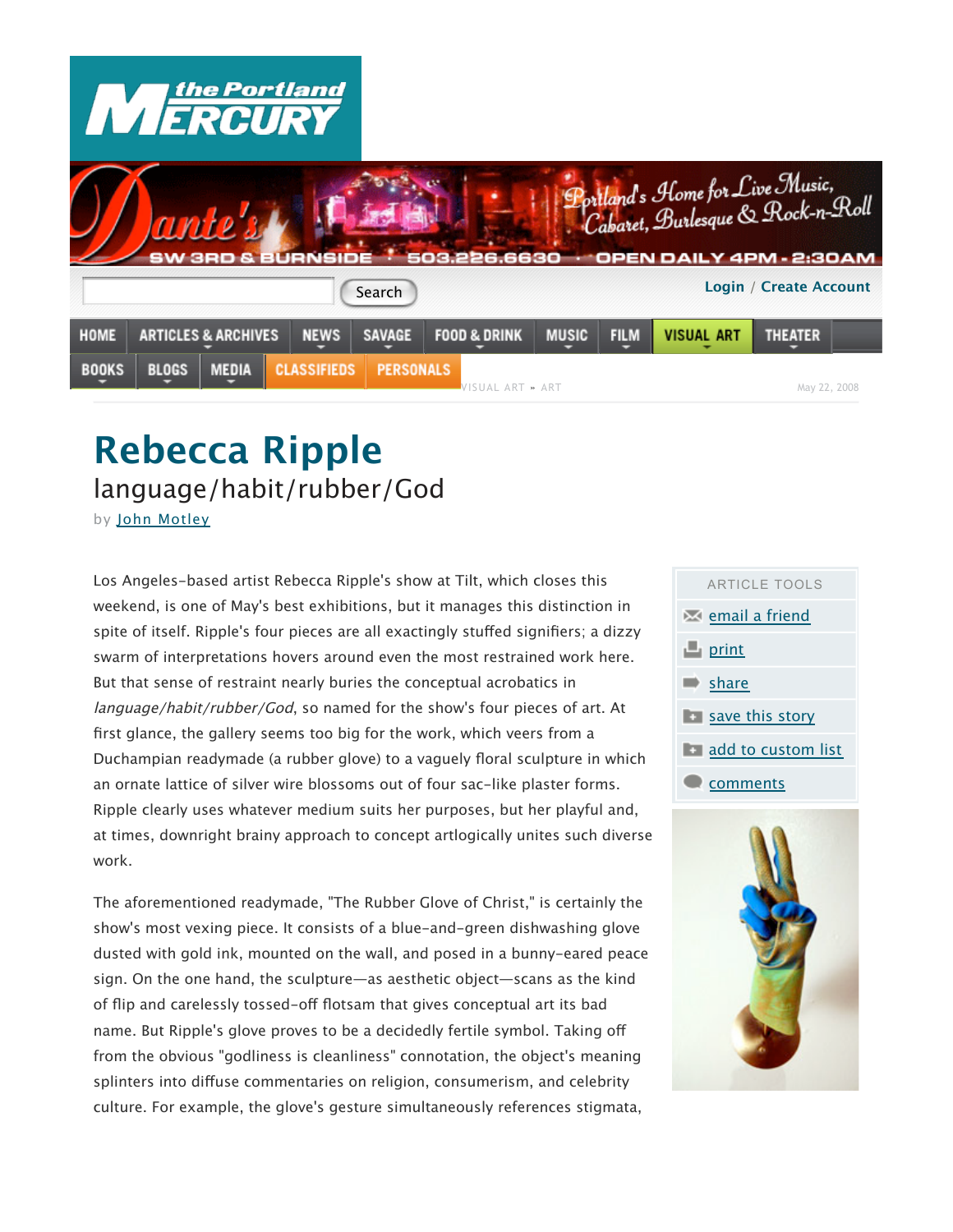**Rebecca Ripple** a papal blessing, or Michael Jackson's glittering glove. That's the "King of Pop" from the "King of the Jews" in one move.

Ripple's best piece, though, is "Language," a sculpture/installation hybrid that is displayed in an unfinished form. Like "Glove," it is also deceptively simple: A white doily covers an antique oak dinner table and a white buoy. The doily includes the first half of the word "language" and its pattern of expanding and contracting holes is modeled on the cellular structure of bubbles. To create the language/habit /rubber/God Tilt Gallery and Project Space, 625 NW Everett, #106, through May 24

doily, Ripple taught herself the antiquated skill of tatting bobbin lace; the wooden bobbins can be seen, still attached and dangling from the doily's fringe. These factors all converge for a rather nuanced take on the nature of language. Here, language is presented as a kind of antiquated creature comfort or even a decorative accessory with little to no utility beyond its own ornamental value. Perhaps most compellingly, the doily asserts that language is a kind of blanket or wrapper we drape over the physical world. It hardly fits and the doily's pattern of divergently sized holes obscures what's underneath as often as it reveals it.

more articles in Visual Art »

Tags: Rebecca Ripple

# COMMENTS (0) **Your comments Add a comment**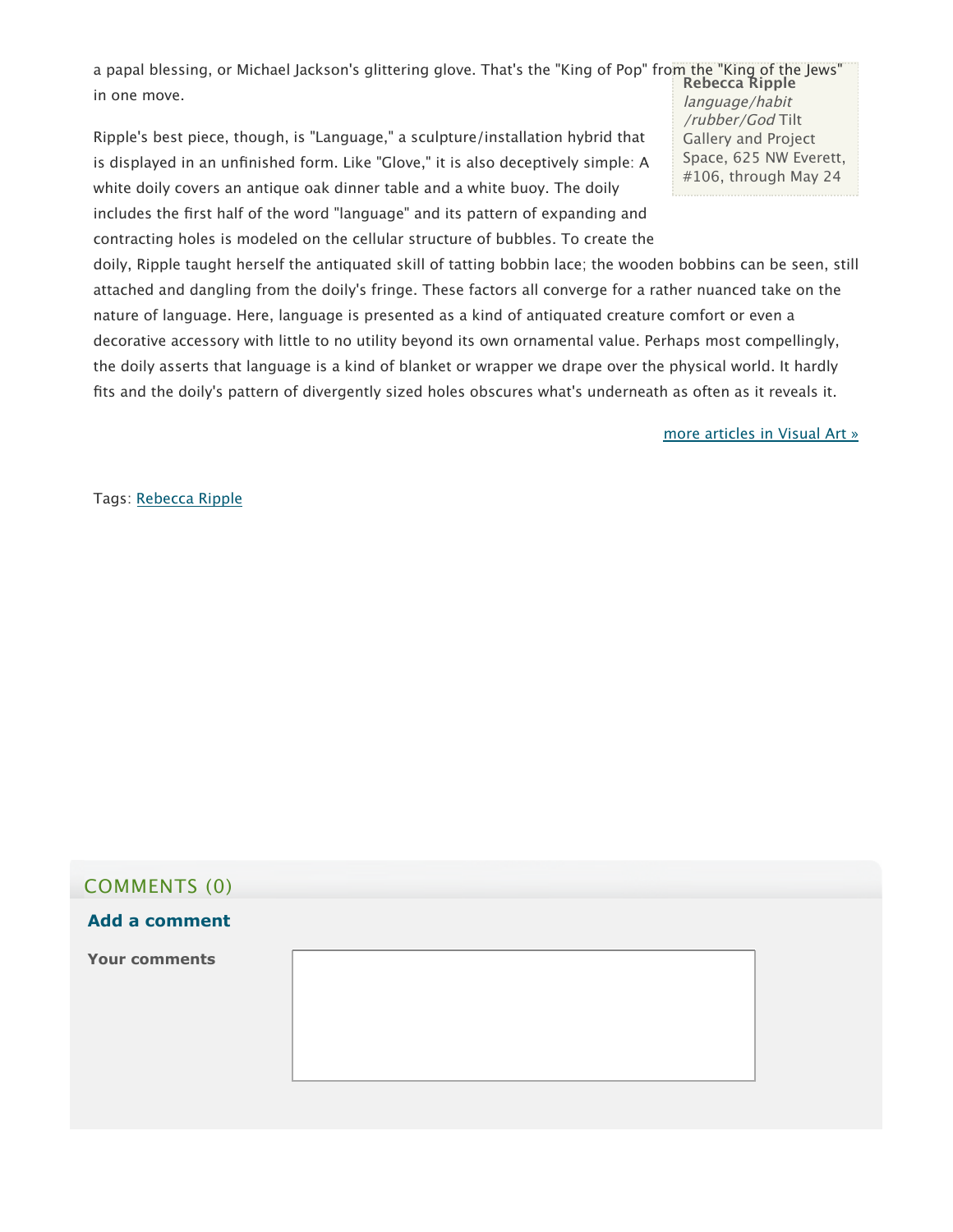#### Related Stories from Altweeklies.com

#### **Je!rey Katzenberg's Cure-All for the Movie Industry: 3-D**

No longer, says Katzenberg, will 3-D serve as a cheap "gotcha" gimmick -- an exploitation hustle -- but as a way to advance storytelling and "emotionally immerse" the audience into the film. by Robert Wilonsky Dallas Observer

#### **Two Photography Books Remember Punk's Growth Spurts**

Punk may roll a little in its grave now that it's been mythologized, but if it's going to get the coffee table treatment at least Skins & Punks and Radio Silence: A Selected Visual History of American Hardcore Music offer it respect. by Tony Ware

Baltimore City Paper

#### **Tempe Street Preacher Omar Call Preaches the Gospel of Atheism**

Usually, street preachers share the word of God. But this blue velvet guy is a different kind of preacher. He's a devout non-believer, and he preaches atheism. by Niki D'Andrea Phoenix New Times





**pitchshifty** How do I sum up my entire existence and essence of being in a neat...

**Browse...**

Girls seeking Boys Girls seeking Girls Boys seeking Girls Boys seeking Boys



**ripple**

People who saved…

From the Archives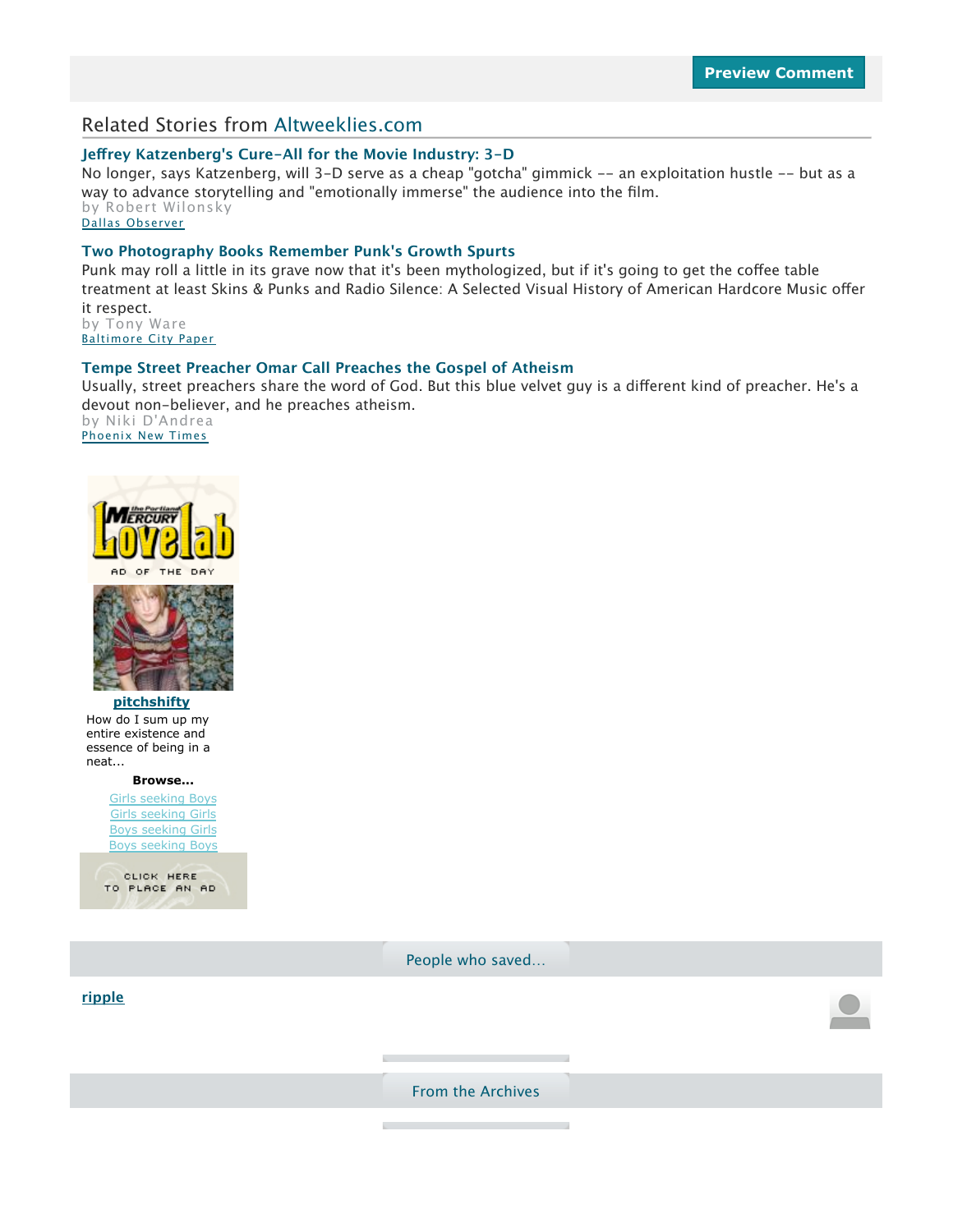### **Wild Wild West** by John Motley **Eric White** New Paintings by John Motley More» Author Archives **Mapping the Subconscious** The Secret World of Atlas Sound by John Motley **Mark Hooper** There: Here by John Motley More» Recommended Events

#### **Adam Sorensen: False Fjords @ PDX Contemporary Art**

Tuesdays-Saturdays. Continues through Jan. 3 **Comments (0)**

#### **APEX: MK Guth @ Portland Art Museum**

Tuesdays-Sundays. Continues through March 1 **Comments (0)**

#### **Impossible Instruments/Future Flags @ Fourteen30 Contemporary**

Tuesdays-Saturdays. Continues through Jan. 17 **Comments (0)**

#### **AD OF THE WEEK**



**Open House at The Bungalow Rose** All through the month of December Christmas merchandise is 50% off. We have ornaments, decorated trees, stuffed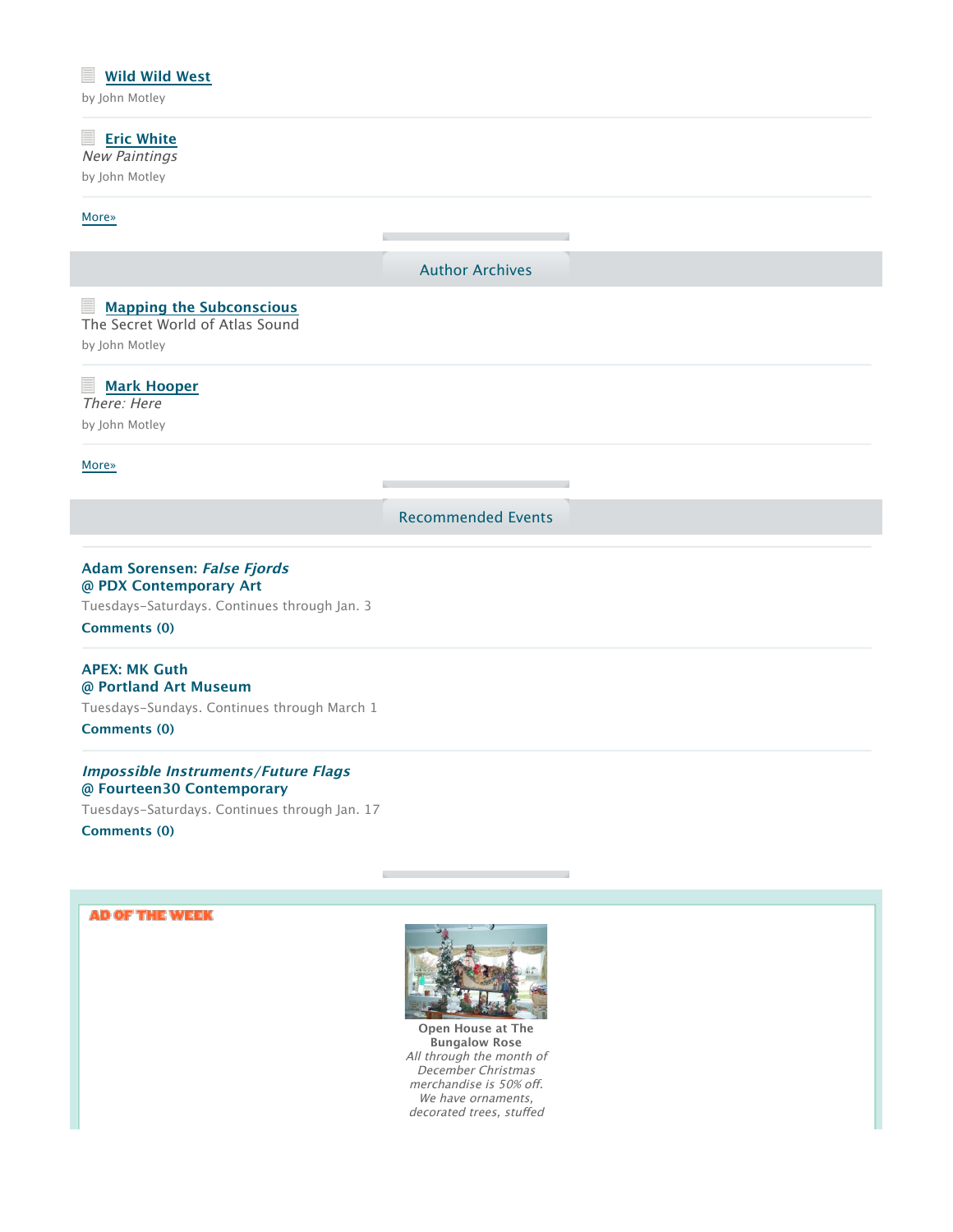|                              | characters, candles, cards,<br>etc. |
|------------------------------|-------------------------------------|
|                              |                                     |
| <b>Bands Page</b>            |                                     |
| Jobs<br>Housing              |                                     |
| <b>Musicians</b><br>For Sale |                                     |
| Wheels<br>Services           |                                     |
| Health<br>The Arts           |                                     |
| Friends 'N' Neighbors        |                                     |
| <b>Bulletin Board</b>        |                                     |
| Adult<br>Personals           |                                     |
|                              |                                     |
|                              | <b>POST AN AD</b>                   |
|                              |                                     |
|                              |                                     |
|                              |                                     |
|                              |                                     |
|                              |                                     |
|                              |                                     |
|                              |                                     |
|                              |                                     |
|                              |                                     |
|                              |                                     |
|                              |                                     |
|                              |                                     |
|                              |                                     |
| holocene                     |                                     |
|                              |                                     |
|                              |                                     |
|                              |                                     |
|                              |                                     |
|                              |                                     |
|                              |                                     |
|                              |                                     |
|                              |                                     |
|                              |                                     |
|                              |                                     |
|                              |                                     |
|                              |                                     |
|                              |                                     |
|                              |                                     |
|                              |                                     |
|                              |                                     |
|                              |                                     |
| 1001 se morrison             |                                     |
| 239-7639                     |                                     |
|                              |                                     |
| wed 5pm-2:30am               |                                     |
| sat-sun 8pm-2:30am           |                                     |
| $21 +$                       |                                     |
|                              |                                     |
| times may vary so please     |                                     |
| see the calendar.            |                                     |
|                              |                                     |
|                              |                                     |
|                              |                                     |
|                              |                                     |
|                              |                                     |
|                              |                                     |
|                              |                                     |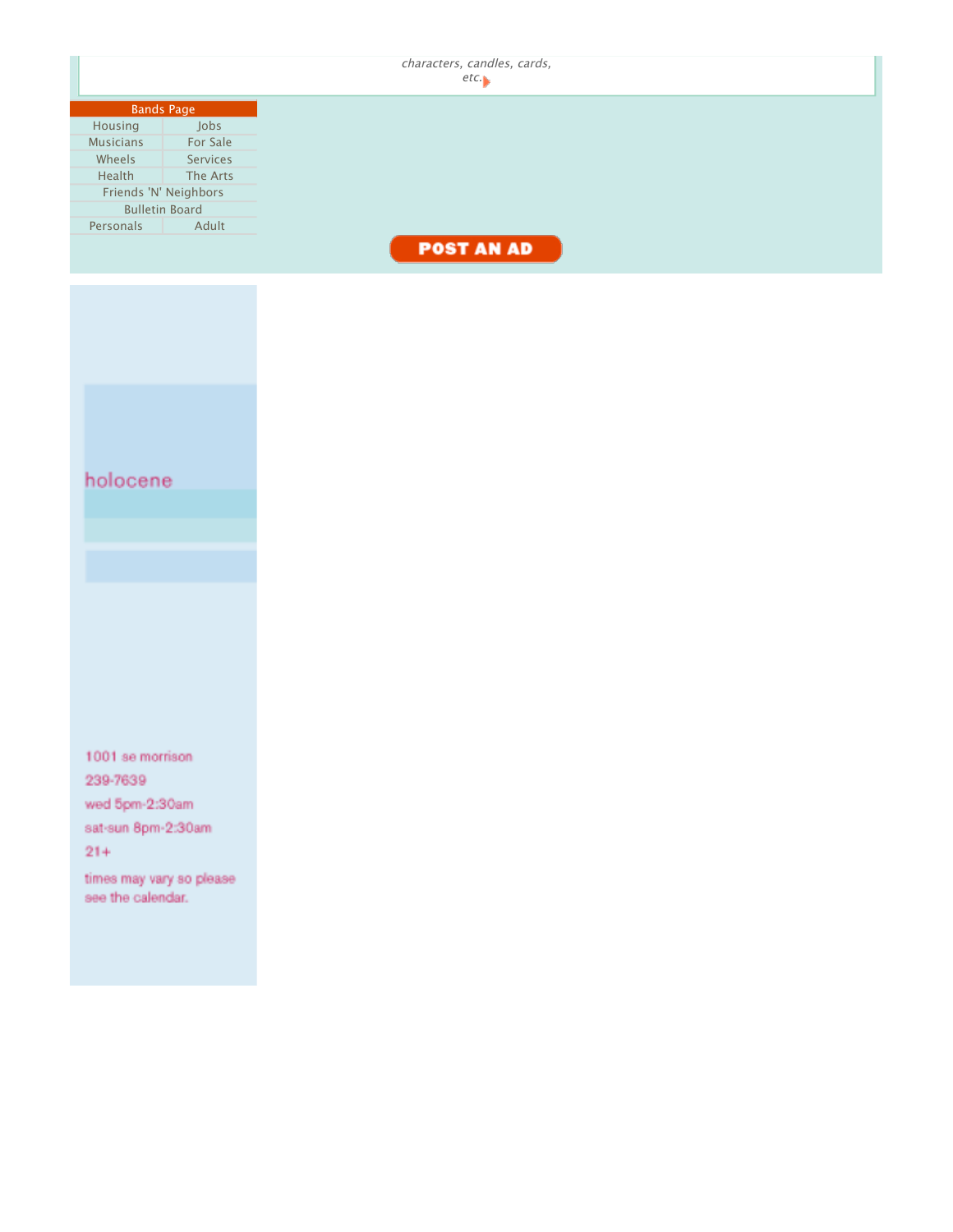

·Beavertor 503.235.6969 ·Clackamas· 503.203.6969 ·Downtown 503-295-6969 ·Hollywood 503-239-6969 Tigard<br>503-244-6969

mens apparel womens apparel

over <mark>10,000</mark> dvd"<br>tilles to<br>choose from"

late night<br>shopping hours

www.fankasyforadultsonly.com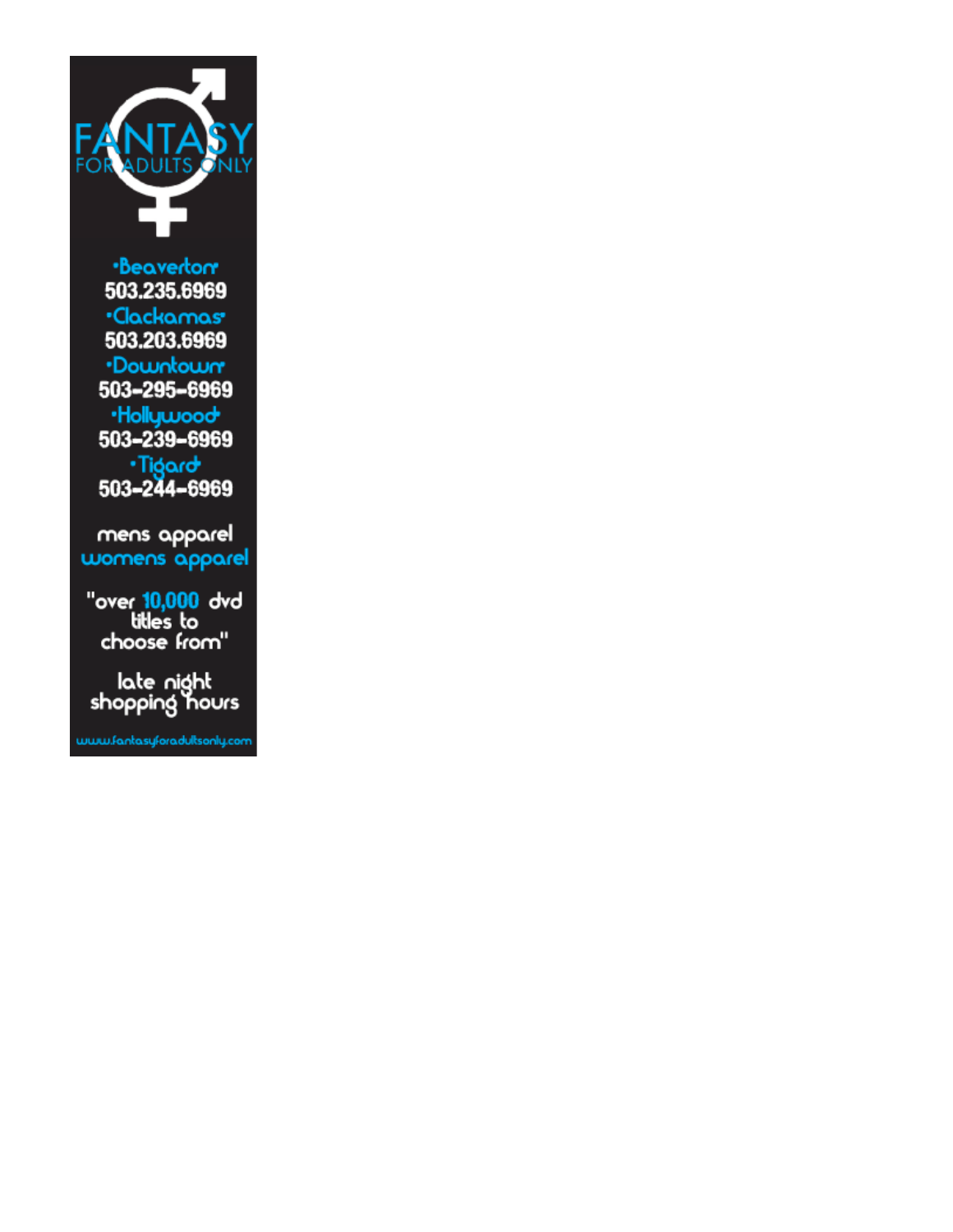

#### **ABOUT** *PORTLAND MERCURY*



Archives **Contact** Masthead Advertiser Directory Ad Info & Rates **N**<sub>RSS</sub>

#### **CLASSIFIEDS »**

**Housing** Roommates Jobs **Musicians** For Sale Wheels Services

**Health** The Arts Friends 'n' Neighbors Escorts Personals Bands